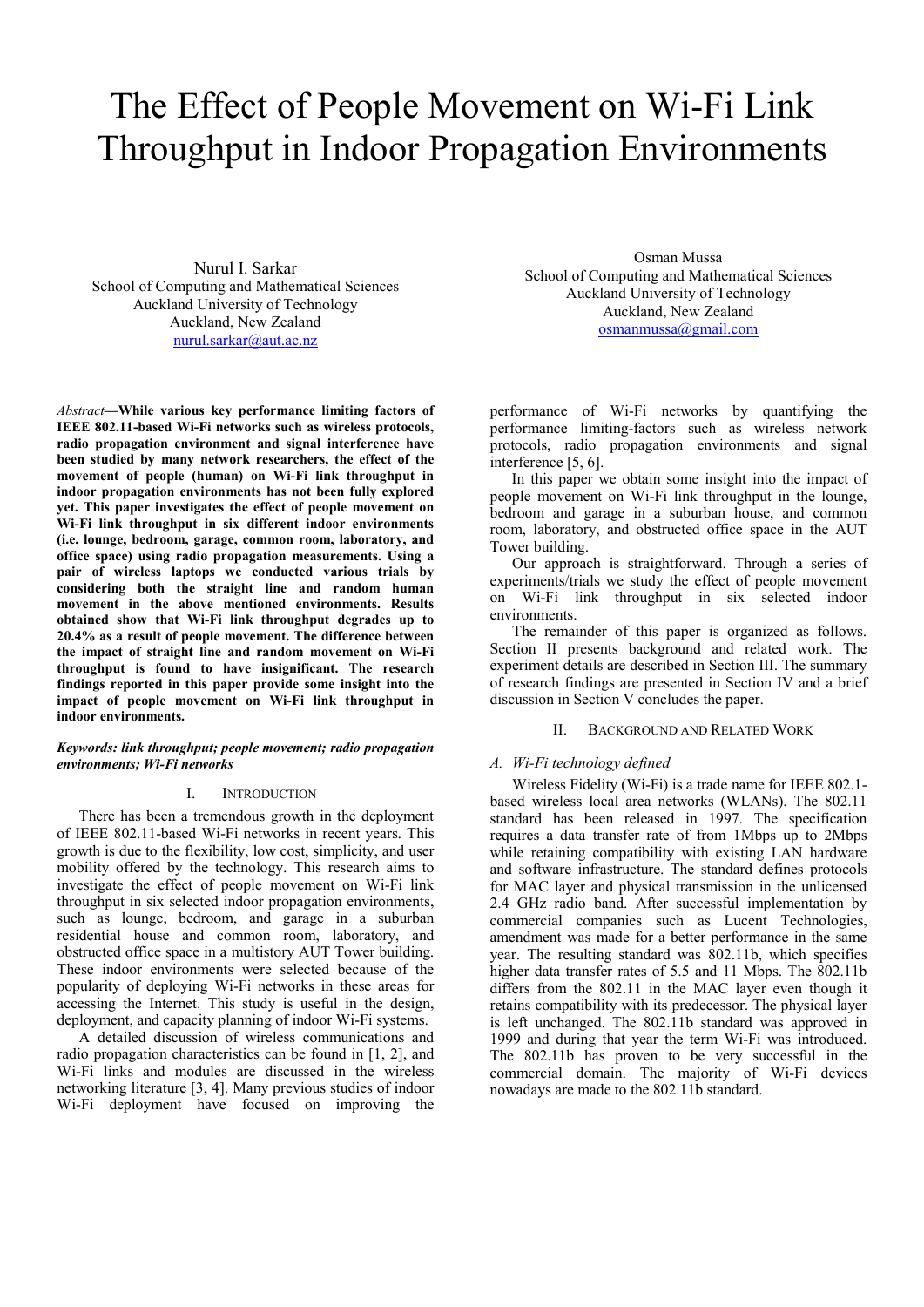In parallel with the 802.11b, another variant of the original 802.11 was also made. This variant is referred to as 802.11a, which differs from both 802.11 and 802.11b by using the 5 GHz band rather than the 2.4 GHz band. The 5 GHz radio band is unlicensed in the United States but not in many other countries especially in Europe. The 802.11a provides up to 54 Mbps, which is much faster than both 802.11 and 802.11b. However the use of different radio frequencies denies compatibility between 802.11a and 802.11/802.11b. Nevertheless the 802.11a was found satisfactory and approved in 1999.

The 802.11 standard consist of two important layers which is (1) MAC layer and; (2) Physical layer. Even though 802.11 take up different physical layer technologies, they still use the logical link control (LLC), media access control (MAC) and link layer address space (48bit). The first defined layer in an OSI model is the Physical layer (PHY), this layer is designed to carry raw bits of data rather than logical data packets over a physical link on connecting nodes. The second layer in the OSI model is the Data Link layer where it provided transfer of data between network entities.

## *B. Related work*

There are a quite few attempts to study the performance of Wi-Fi networks in indoor radio propagation environments. In this paper, for brevity, we refer to only a selected set of literature on radio propagation measurements and modeling.

Punnoose et al. [7] conducted various experiments in a controlled laboratory environment to investigate the signal interference between Bluetooth and the 802.11b direct sequence spread spectrum (DSSS) devices.

Schafer et al. [8] reported radio wave propagation measurements and simulation experiments in hospital settings. The attenuation of single walls and rooms was also investigated. A study was conducted by Messier et al. [9] at Worcester Polytechnic Institute to investigate the influence of various factors on the performance of Wi-Fi. One of the aims of the study was to find a correlation between received power and link throughput.

Sarkar and Sowerby [10] have investigated the performance of Wi-Fi link throughput in a crowded office environment. Using 802.11b cards they examined the impact of line of sight (LOS) blockage by office walls and partitions on Wi-Fi link throughput.

Stein [11] discussed indoor WLAN performance where this was done in a dense office environment. During the experiments conducted, researchers found that when radio signals travelling from one node to another in an indoor environment, the waves reflect, scattered and diffracted against various objects.

The above review of literature reveals that the effect of the movement of people on Wi-Fi link throughput is an unexplored area in the field of Wi-Fi performance study. Radio propagation measurement approach was used for system performance evaluation. This measurement approach is exploratory in the sense that there was very limited prior research on the impact of people movement on Wi-Fi link throughput to guide this research endeavor. Therefore, an empirical study through propagation measurements was adopted in this study.

## III. EXPERIMENT DETAILS

This section examines the effect of people movement (both straight line and random motion) on link throughput of a typical 802.11g ad hoc network in the lounge, bedroom, garage in a suburban residential house; and common room, laboratory, and office space in the AUT Tower building. We first describe the measurement testbed and then present experiment details and results.

#### *A. Measurement testbed and resources used*

The experimental setup for investigating the impact of people movement consisted of a pair of 802.11g laptops with identical configuration (Dell XPS15; MS Windows 7 Professional). The 802.11g wireless USB adapters used in the experiment were NETGEAR (WNDA3100) high data rate (54 Mbps) (omnidirectional) with a power output of 14 dBm [12]. One of the laptops (i.e., USB card) was set as the transmitter (Tx) and the other as the receiver (Rx). Both the transmitting and receiving laptops were positioned at the height of the lap of a seated person during the experimentation by placing the laptops on chairs (45 cm in height). For each experiment, a text file of size 129 MB was sent from the Tx to the Rx using the 'File transmission' feature of the NETGEAR WNDA3100 Smart Wizard, which allows us to obtain the file transmission time [13]. The link throughput between the Tx and the Rx was computed by dividing the file size by the transmission time.





Figure 1. People movement in (a) Straight line; and (b) Random motion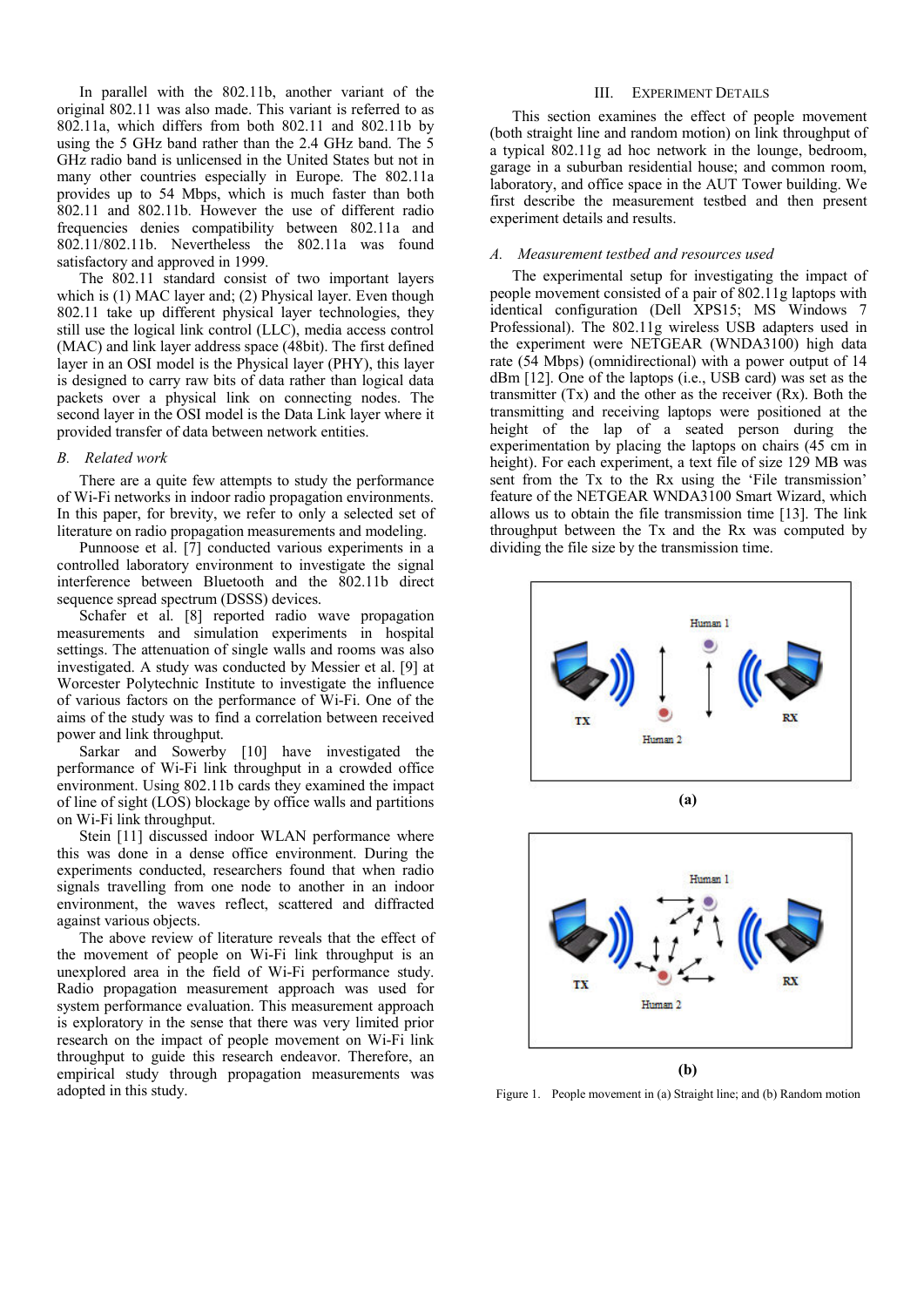#### TABLE I. MEASUREMENT SCENARIOS AND EXPERIMENTS

| <b>Scenarios</b>                                                        | <b>Experiment</b>                                                                                                          |  |  |  |
|-------------------------------------------------------------------------|----------------------------------------------------------------------------------------------------------------------------|--|--|--|
| Suburban house:<br>1.<br>Lounge<br>2.<br><b>Bedroom</b><br>3.<br>Garage | 1a. Effect of no human in the lounge<br>1b. Effect of ST movement in the lounge<br>1c. Effect of RM movement in the lounge |  |  |  |
|                                                                         | 2a. Effect of no human in the bedroom                                                                                      |  |  |  |
|                                                                         | 2b. Effect of ST movement in the bedroom                                                                                   |  |  |  |
|                                                                         | 2c. Effect of RM movement in the bedroom                                                                                   |  |  |  |
|                                                                         | 3a Effect of no human in the garage                                                                                        |  |  |  |
|                                                                         | 3b. Effect of ST movement in the garage                                                                                    |  |  |  |
|                                                                         | 3c. Effect of RM movement in the garage                                                                                    |  |  |  |
| 4.<br>Common                                                            | 4a. Effect of no human in the common room                                                                                  |  |  |  |
| room                                                                    | 4b. Effect of ST movement in the common room                                                                               |  |  |  |
|                                                                         | 4c. Effect of RM movement in the common room                                                                               |  |  |  |
|                                                                         | 5a. Effect of no human in the laboratory                                                                                   |  |  |  |
| 5.<br>Laboratory                                                        | 5b. Effect of ST movement in the laboratory                                                                                |  |  |  |
|                                                                         | 5c. Effect of RM movement in the laboratory                                                                                |  |  |  |
|                                                                         | 6a. Effect of no human in the office space                                                                                 |  |  |  |
| 6.<br>Office space                                                      | 6b. Effect of ST movement in the office space                                                                              |  |  |  |
|                                                                         | 6c. Effect of RM movement in the office space                                                                              |  |  |  |
|                                                                         |                                                                                                                            |  |  |  |

## *B. Measurment scenarios*

Table I lists the six propagation measurement scenarios (environments) and the corresponding experiments (total 18 experiments/trials) to study the effect of people movement on Wi-Fi link throughput. The six scenarios are lounge, bedroom, garage, common room, laboratory, and an obstructed office space. Figure 1 shows experimental setup for the investigation of people movements on Wi-Fi throughput. The straight line (SL) and random motion (RM) movements are shown in Fig. 1(a) and 1(b), respectively. Two human movements are considered throughout the experiments for each scenario. In case of SL movement, two people have continuously walked in SL facing each other between TX and RX. In case of RM, two people have continuously walked randomly during data transmission. However, the distance between two laptops was kept 2 meters throughout the experiment which provided good signal strength for data transmission between the TX and RX.

### *C. Description of experiment*

Experiments 1 to 3 were conducted in a typical suburban residential house (single level) environment. The house is made up of plasterboard with external brick walls. The windows are made up glasses. The experimental results are summarized in Table II.

## *1) Experiment 1(a to c): Effect of people movement in the lounge*

The effect of SL and RM movements on Wi-Fi (802.11g ad hoc network) link throughput in the lounge of a suburban residential home is investigated. Two laptops were placed approximately 2 meters away from the main door to get the good signal strength for transmission. To avoid the impact of other people movements and devices, the house was vacant and there were no other radio devices operating in the same frequency range throughout the experiments.

*2) Experiment 2(a to c): Effect of people movement in the bedroom* 

The effect of SL and RM movements on Wi-Fi link throughput in the bedroom is investigated in this experiment. The laptops were placed between the bed and entrance door for good communication.

*3) Experiment 3(a to c): Effect of people movement in the garage* 

The set up for this experiment is similar to Experiments 1 and 2 described above. The effect of SL and RM movements on Wi-Fi link throughput is investigated in this experiment. There was a car and other metal objects including shelves in the garage during experimentation.

Experiments 4 to 6 were conducted in a multistory office building (AUT Tower) in Auckland's Central Business District. The common room is located on the ground floor, the laboratory is on the  $3<sup>rd</sup>$  floor and the office space is on the  $2<sup>nd</sup>$  floor. Rooms are made up of concrete, the ceiling made of perforated particle boards for ventilation, and the windows are made of translucent glasses. As Experiments 1 to 3, the experimental results for the Experiments 4 to 6 are summarized in Table II.

## *4) Experiment 4(a to c): Effect of people movement in the common room*

The effect of SL and RM movements on Wi-Fi link throughput in the common room is investigated. The common room had kitchen utensils, freeze, microwave, and wooden tables and chairs. The measurement laptops were placed near the entrance door for good communication.

# *5) Experiment 5 (a to c): Effect of people movement in the laboratory*

In this experiment we investigated the effect of SL and RM movements on Wi-Fi link throughput in the laboratory where two laptops were placed near the back end of the lab for good communication. This laboratory had 30 PCs placed along each side of the room.

## *6) Experiment 6 (a to c): Effect of people movement in the office space*

The effect of SL and RM movements on Wi-Fi link throughput in a typical staff office space is investigated. This office was full of papers, text books and items (very clutter). There were two wooden book shelves and a PC in the room. Two laptops were placed in the centre of the room for good communication.

#### IV. RESULTS AND DISCUSSION

#### *A. Measurement results*

The experimental results obtained from propagation measurements are summarized in Table II. The six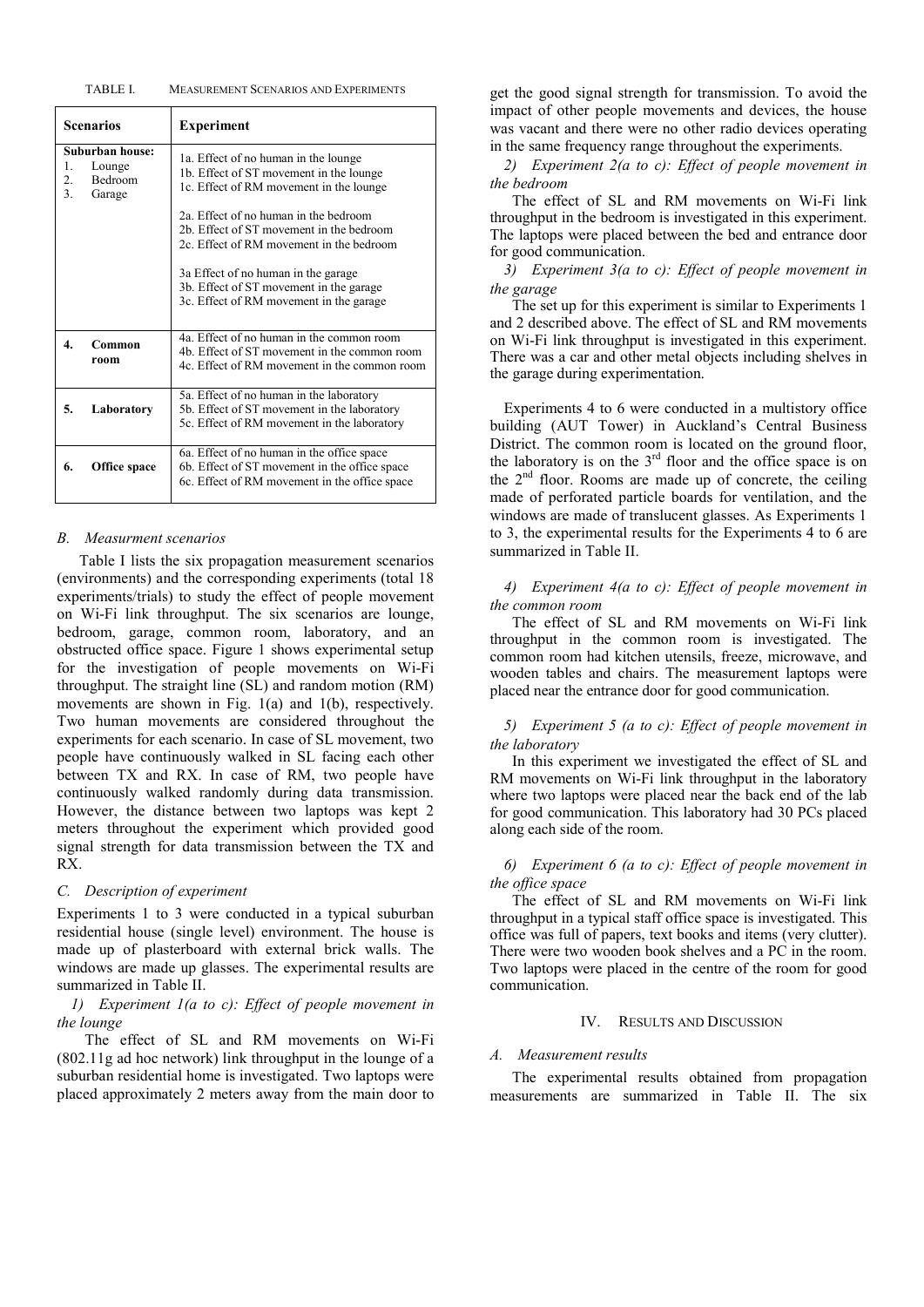propagation environments/scenarios are shown in column 1. Column 2 shows Wi-Fi link throughput (in Mbps) without the effect of people movement. We consider this throughput as reference throughput in determining the throughput degradation as a result of people movement (see discussion below). The link throughputs for the effect of ST and RM movements are shown in column 3 and 5, respectively; and the corresponding throughput degradation are shown in column 4 and 6, respectively.

By looking at the throughputs achieved without the effect of people movement, we observe that the maximum throughput achieved was 28 Mbps in the lounge followed by bedroom (26.5 Mbps). The throughputs for the remaining four environments (garage, common room, lab, and office space) are slightly lower than the throughputs obtained both in the lounge and bedroom. This is mainly due to the nature of the propagation environments where measurements were carried out. For example, in the garage there was a car and other metal objects including garage door when measurements were taken resulting in lower throughput than the lounge and bedroom. Similarly, freeze and microwave in the common room, PCs and desks in the Lab, and book shelves containing books and other objects contributed to lower throughputs.

Now let us focus on the effect of SL and RM movements on Wi-Fi link throughputs. We defined a parameter called 'throughput degradation' to determine the amount of throughput degrades as a result of people movement with respect to throughput obtained without the effect of people movement (i.e. reference throughput).

The throughput degradation indicates the variation of link throughput with respect to the reference throughput. The movement of people (both SL and RM) in all six indoor propagation environments had dramatic effect on Wi-Fi link throughput. The human obstructions (in the form of people movement) reduces Wi-Fi link throughput significantly. For example, Wi-Fi 802.11g link throughput degrades by 0.4 to 20% and 0.8 to 20.4% for SL and RM movements, respectively which is a significant performance drops.

The percentage difference of the throughput degradation of SL and RM movements is shown in Column 7. We observe that the movement of people in RM has slightly more impact on Wi-Fi link throughput than SL movement, but this throughput degradation is not very significant.

### *B. Measurement accuracy and validation*

The accuracy of the measurement results was improved by addressing the following issues.

- **People movement:** The measurements were conducted after hours to avoid obstruction by other people/objects in the measurement locations.
- **Co-channel interference:** During propagation measurements, a quite a few neighbouring wireless networks were detected.
- **Validation:** Each experiment of the propagation measurement was repeated three times to obtain repeatability of results, ensuring the correctness of measured data collection.

| Propagation<br><b>Environment</b> | <b>Throughput</b><br>(in Mbps)<br>without<br>people<br>movement | Throughput with people movement |                                          |                             |                                          | Difference of<br>throughput          |  |  |
|-----------------------------------|-----------------------------------------------------------------|---------------------------------|------------------------------------------|-----------------------------|------------------------------------------|--------------------------------------|--|--|
|                                   |                                                                 | <b>Straight line (SL)</b>       |                                          | <b>Random motion (RM)</b>   |                                          | degradation of                       |  |  |
|                                   |                                                                 | <b>Throughput</b><br>(Mbps)     | <b>Throughput</b><br>degradation $(\% )$ | <b>Throughput</b><br>(Mbps) | <b>Throughput</b><br>degradation $(\% )$ | <b>SL and RM</b><br>movements<br>(%) |  |  |
| Suburban residential house        |                                                                 |                                 |                                          |                             |                                          |                                      |  |  |
| Lounge                            | 28.0                                                            | 22.4                            | 20.0                                     | 22.3                        | 20.4                                     | 0.4                                  |  |  |
| <b>Bedroom</b>                    | 26.5                                                            | 23.8                            | 10.2                                     | 23.2                        | 12.5                                     | 2.3                                  |  |  |
| Garage                            | 23.2                                                            | 21.2                            | 8.6                                      | 20.9                        | 9.9                                      | 1.3                                  |  |  |
| <b>AUT Tower</b>                  |                                                                 |                                 |                                          |                             |                                          |                                      |  |  |
| Common room                       | 23.8                                                            | 23.7                            | 0.4                                      | 23.6                        | 0.8                                      | 0.4                                  |  |  |
| Laboratory                        | 21.5                                                            | 20.5                            | 4.7                                      | 20.4                        | 5.1                                      | 0.4                                  |  |  |
| Office space                      | 23.1                                                            | 23                              | 0.4                                      | 22.8                        | 1.3                                      | 0.9                                  |  |  |

TABLE II. EFFECT OF PEOPLE MOVEMENT ON WI-FI LINK THROUGHPUT.